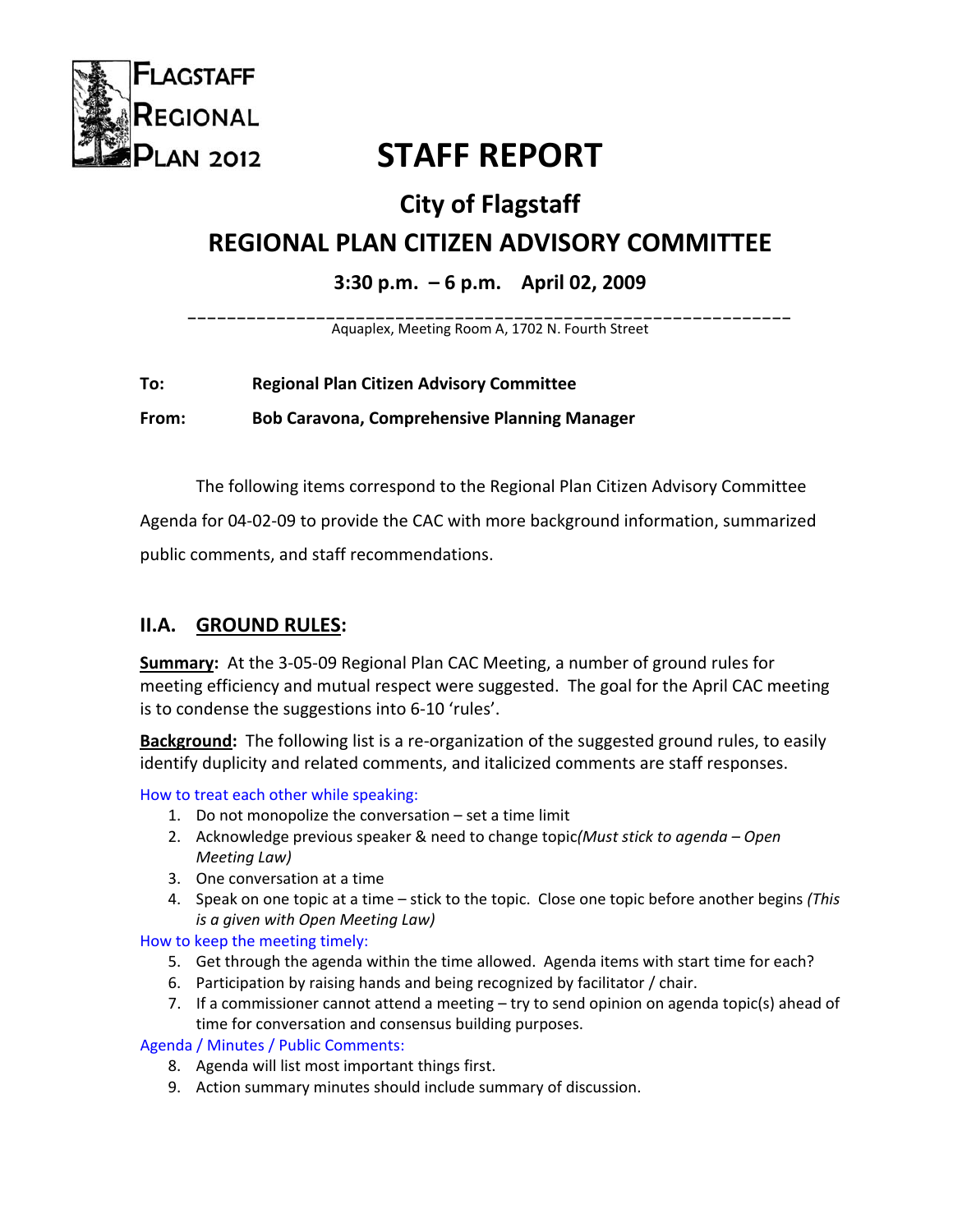#### **Regional Plan Citizen Advisory Committee – Staff Report April 2, 2009**

- 10. Staff to condense/summarize public comments (public open houses, internet comments, etc.) *(This is a normal practice within the Staff Report)*
- 11. At the meetings, keep a 'parking lot' tablet of paper for future agenda topics. *(This can be a simple staff request and does not need to be a ground rule).*

#### Decision Making:

- 12. Decision Making
	- a. **Fist of Five**: at a decision point go around the room and each person will hold up: Five fingers – means that they fully agree

Four – pretty good

Three – it is OK

Two – have reservations

One – 'over my dead body' *(in the words of Bill Towler)*

Items with ones and twos are discussed and reviewed – does this fit the vision or mission statement?

- b. **Vote** majority rules
- 13. Sense of compromise decisions is made for the benefit of the community, not personal agendas.

#### Integrity:

- 14. We will "talk straight" with each other, giving and receiving constructive feedback to improve our interpersonal effectiveness
- 15. Agree to give personal perspective and listen respectively to other's personal perspectives
- 16. Do not be afraid to respectfully challenge one another by asking questions, but refrain from personal attacks – focus on ideas.
- 17. If someone has a problem with what we're doing, he or she will bring it up in the meeting  $$ not talk about it afterwards with others.
- 18. The goal is not to agree it is about hearing and exploring divergent perspectives and coming to a consensus?

#### Other:

19. Chair or Facilitator? *(Must be Chair according to Ordinance establishing CAC)*

**Staff Recommendation:** The following ground rules are a suggested summarization of the above list. The Committee may want to use this as a basis for comments and editing.

- 1. One person will speak at a time on the current agenda topic, respecting the group's valuable time; the speaker will be acknowledged by the Chair by raising his or her hand.
- 2. If a Commissioner cannot attend an upcoming meeting, they will send their comments before hand to the Staff Liaison for conversation and consensus building purposes.
- 3. The agenda will list the most important things first.
- 4. The action summary minutes will also include a summary of the discussion.
- 5. The Committee will use the 'Fist of Five' for most decision purposes, in which items of non‐consensus are discussed and may require a majority vote to conclude.
- 6. If someone has a problem with what the group is doing, he or she will bring it up in the meeting – not talk about it afterwards with others.
- 7. "Straight talk" and personal perspectives are expected and respected.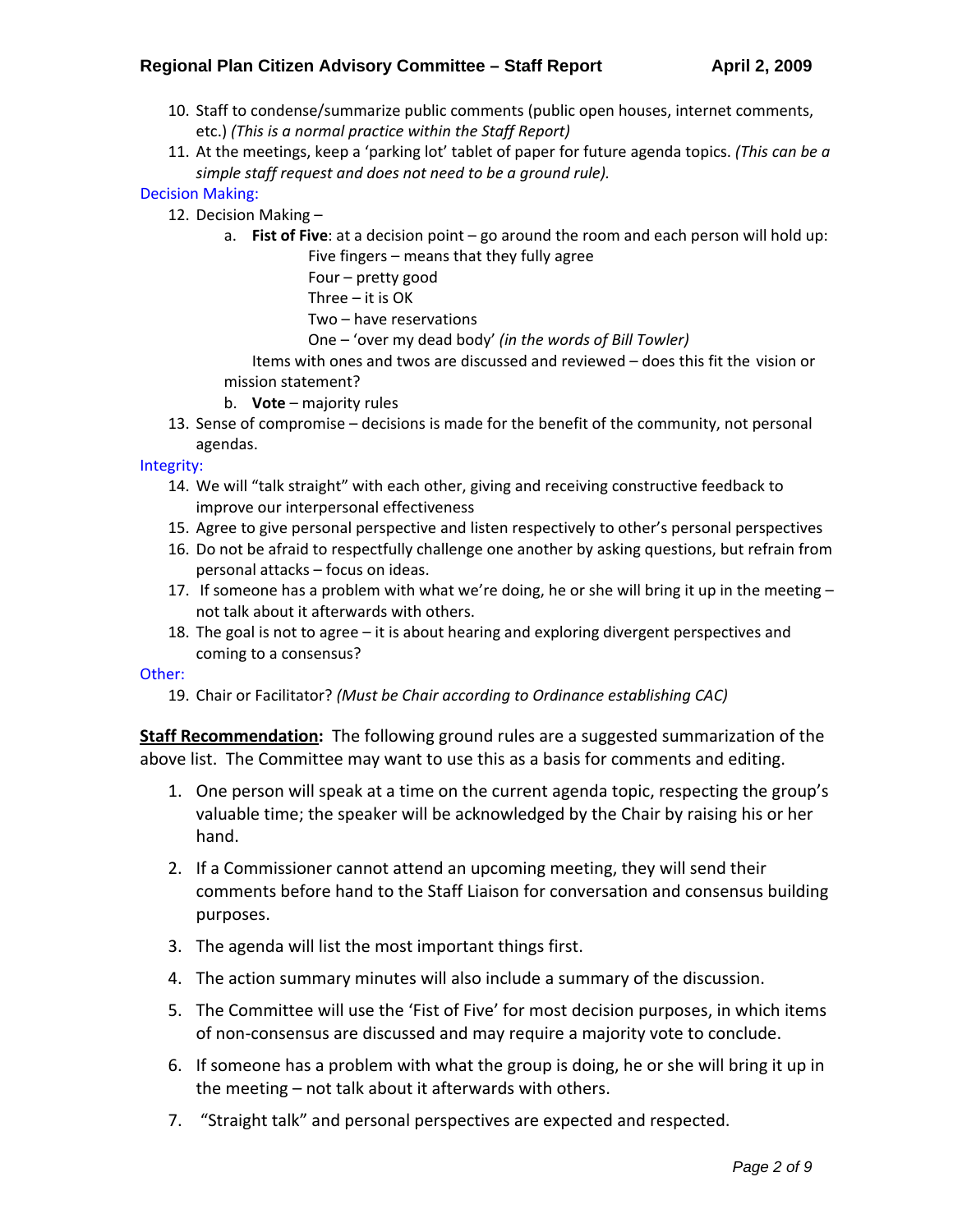- 8. Do not be afraid to respectfully challenge one another by asking questions, but refrain from personal attacks – focus on ideas.
- 9. Decisions will be made for the benefit of the community, not personal agendas.

## **III.A. 2001 Regional Plan – Amendments, what works and what doesn't?**

**Summary:** To prepare for the discussion regarding amendments to the Regional Plan, staff requests that you read the following homework assignment. In order to understand the process and types of amendments, there is a brief reading of "Application of the Regional Plan" from the Regional Plan document and a spreadsheet file displaying Land Use Categories and applicable Zone Districts.

Second, staff requests that you become familiar with the Land Development Code, Chapter 10‐12 and the "Regional Plan Amendment Guide" that both describe the amendment process. "The Regional Plan Amendment‐Preliminary Review" is a convenient listing of the Regional Plan's Goals for which an amendment application is measured for compliance.

#### **Homework for Agenda Item I:**

A. Please read the following:

- 1. Regional Plan p. 1‐11, Application of the Regional Plan pp. 1‐35 to 1‐42, Amendments & Updates
- 2. Land Use Category & Applicable Zone Districts *(Staff Comment: Please download 'Land Use Zoning Comparison' from background information on website))*

#### B. Become familiar with:

1. Land Development Code, Chapter 10‐12, "Planning Documents" *(Staff comment: This is the codification of the process to Major and Minor Amendments; Area Plans; and Specific Plans.)*

#### **2.** Regional Plan Amendment Guide

*(Staff comment: A draft document for the general public to provide basic information, requirements and calendar of Major and Minor Amendments. Please download 'Regional Plan Amendment Guide' from background information on website)*

**3.** Regional Plan Amendment‐ Preliminary Review

*(Staff Comment: a convenient listing of the Regional Plan's goals. Please download 'Regional Plan Amendment – Preliminary Review' from background information on website)*

#### C. Prepare for discussion:

- 1. Brief overview of Amendments
	- a. Major
	- b. Minor
	- c. Area plan
	- d. Specific plan
- 2. Criteria for review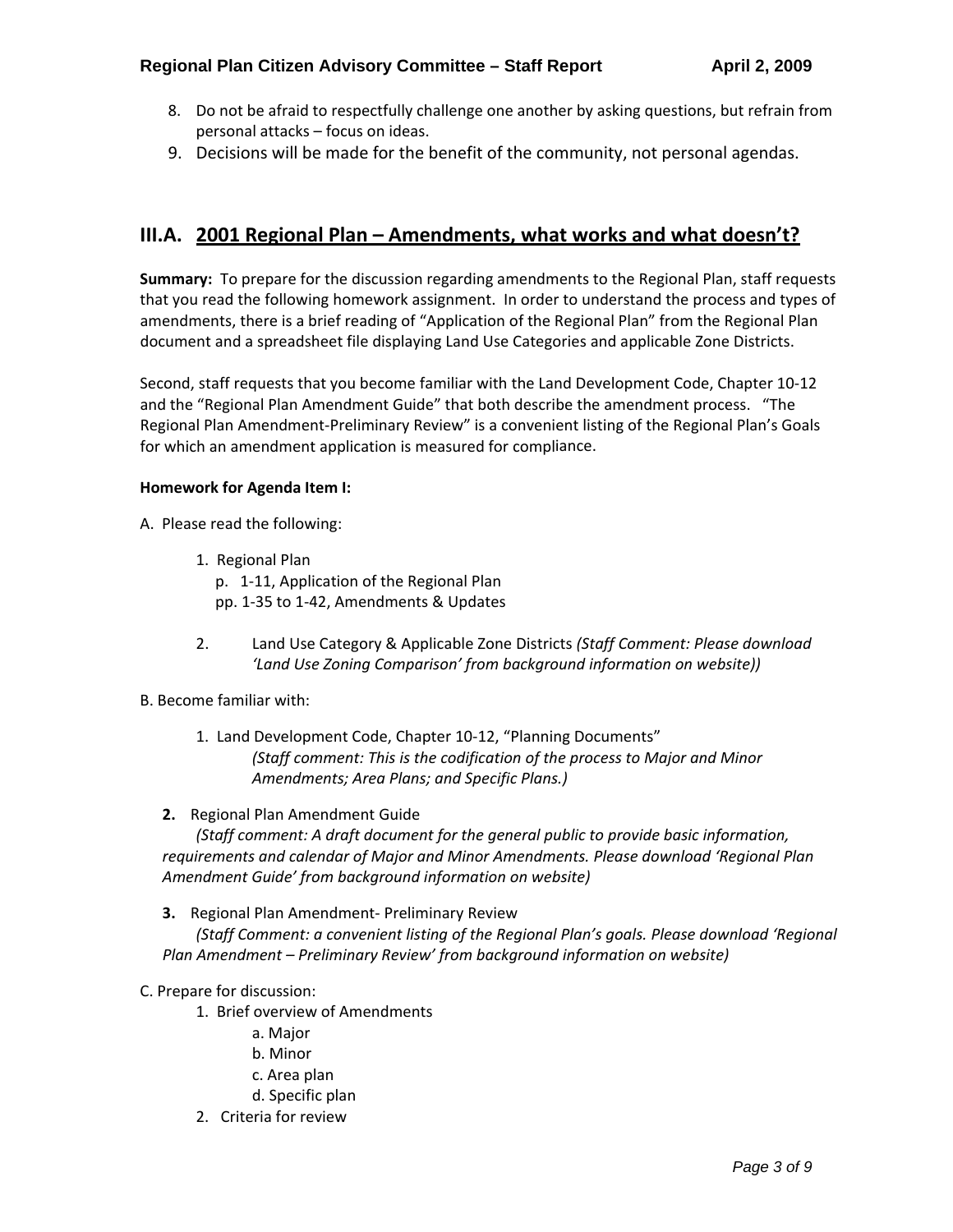- 3. Examples of Amendments
- 4 Q&A with M. Sawyers, Current Planning Manager

## **III.C. Element Materials:**

**Summary:** Within the listed Plan Elements, what data and information would you

find most helpful in discussing possible solutions?

Arizona State Statute Required Elements

- 1. Land Use
- 2. Circulation
- 3. *\**Bicycle
- 4. Open Space
- 5. Growth Area
- 6. Environmental Planning
- 7. Cost of Development
- 8. Water Resources
- 9. *\**Energy
- 10. *\**Conservation
- 11. Recreation
- 12. Public Facilities and Services
- 13. *\**Public Buildings
- 14. *\**Housing
- 15. *\**Conservation, Rehabilitation and Redevelopment
- 16. Safety
- 17. *\**Neighborhood Preservation & Revitalization

\* Indicates new required element added since 2001 adopted Regional Plan

Arizona Smart Growth Optional Elements

- 1. Community Character & Design
- 2. Natural/Cultural Resources Planning
- 3. Economic Development
- 4. *\**Historic Preservation
- 5. *\**Social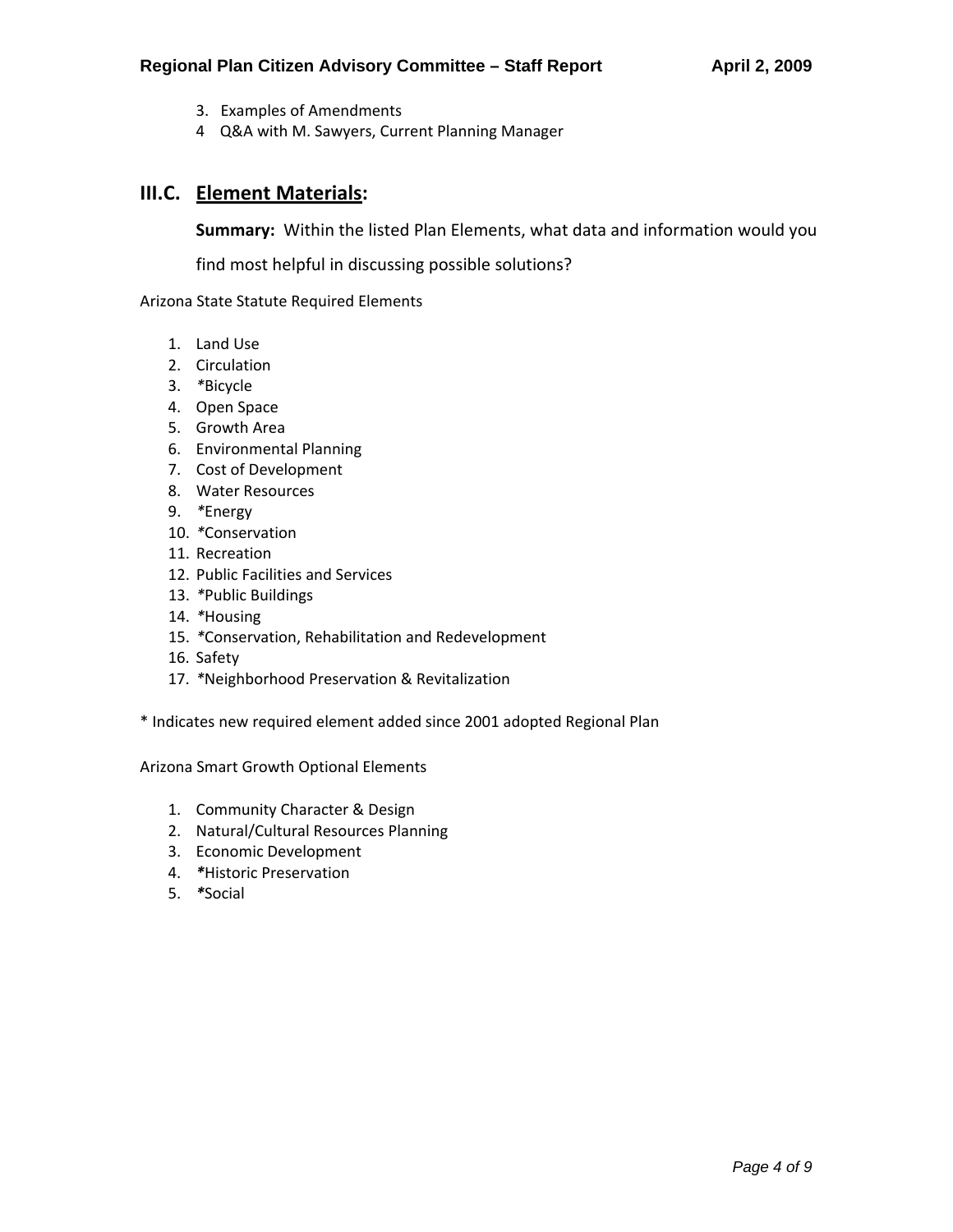## **III.D. Focus Groups:**

**Summary:** There have been many discussions of how Focus Groups should be organized; this is a brief outline on two ideas. Staff would like to have CAC feedback as to what would be most effective.

**Idea 1:** Related Plan Elements are grouped together and vetted through a process of

**a)** Open House for general comments and Focus Group volunteers;

**b)** Focus Group 1‐2 weeks after which will include community members identified much earlier in the process as well as those that have signed up at the Open House – the purpose of the Focus Group is to analyze what is to remain and what will change in the current plan, possible draft of direction community wants to go;

**c)** CAC Committee will review all public comments, Open House comments and outcome of Focus Groups to determine a working 'draft';

**d)** Staff will present draft to any related Boards or Commissions for feedback and/or written response;

**e)** Quarterly Town Hall will review draft of plan elements to date for public reaction;

**f)** Final drafts presented to combined Planning & Zoning Commissions.

| Group No. | <b>Plan Elements</b>                                  | <b>Open House</b> | <b>Focus Group</b> |
|-----------|-------------------------------------------------------|-------------------|--------------------|
|           | Land Use, Growth, Circulation & Bicycles              | 4/3/09            | 5/15/09            |
|           | Water, Conservation, Energy & Environment             | 8/19/09           | 8/28/09            |
| з         | Open Space, Recreation, Public Buildings & Facilities | 10/21/09          | 10/30/09           |
| 4         | Community Character, Urban Design, Historic           | 12/2/09           | 12/11/09           |
|           | Preservation, Neighborhood Preservation, Conservation |                   |                    |
|           | and Redevelopment                                     |                   |                    |
|           | <b>Housing</b>                                        | 2/2010            | 2/2010             |
| 6         | Economic Development, Tourism & Cost of Dev.          | 4/2010            | 4/2010             |
|           | Social & Safety                                       | 7/2010            | 7/2010             |

Current Schedule for Combined Elements:

Town Halls would be scheduled for June 2009; Sep. 2009; January 2010; etc.

**Idea 2:** Each Plan Element receives an individual Focus Group; Open Houses may group related elements to kick‐off the process, and then there will be a number of Focus Groups for the next 2‐4 months, rounding off with a Town Hall to 'report' back to the community.

**Staff Recommendation:** Staff believes there is neither sufficient time nor resources to have one Focus Group per element per month.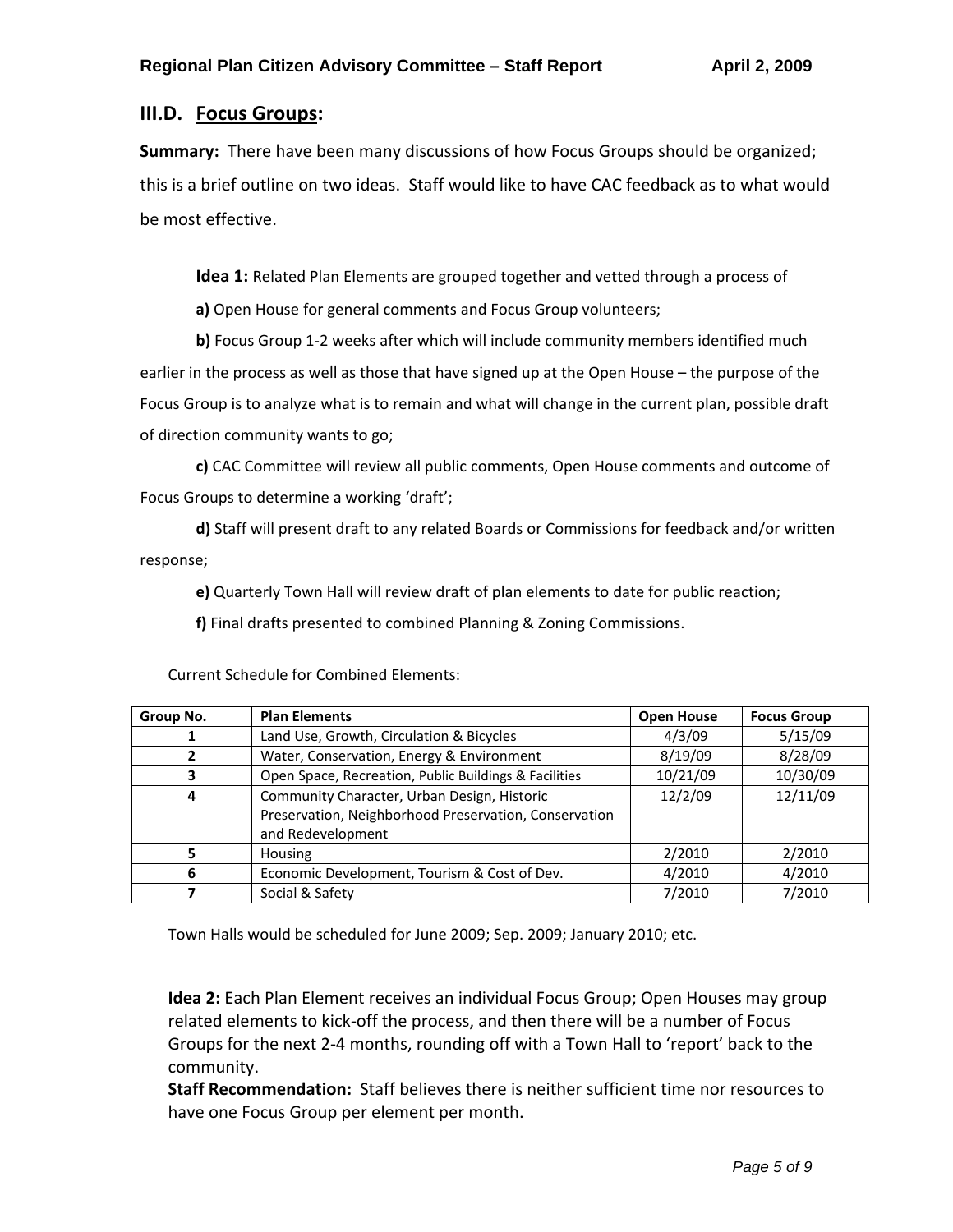### **III.E. Open House Comments:**

**Summary:** These public comments have been sorted into element 'categories'; e-mailed comments have been added as well. The Regional Plan Open House dates and places were: **March 11** (St. Pius Church), **12** (City Hall) and **13** (Pulliam Airport), **2009**:

## **What is your top issue?**

#### **Land Use & Open Space:**

- Eco-friendly development –open space
- Do not PHX FLG!
- Open Space/ Forest Preservation
- Regional Park (as carbon sink & sound buffer) between airport, Ft. Tuthill & Ponderosa Trails neighborhoods
- Incorporate wildlife linkages (corridors) in all planning
- More open space between Ponderosa Trails and the airport and less noise, smoky, FED EX
- Would like to keep commercial/retail development around already established neighborhoods like PT for opportunities to walk bike to businesses and services
- Greater use of infill & retooling vacant buildings (KMart)
- Urban Agriculture / community gardens designed into neighborhood planning.
	- o Allow hens for egg production
	- o Develop land trust for securing local food production.
- Forest Service- open up land around Flagstaff
	- o Increase tax base
	- o Allow development on forest land
	- o Protect Walnut Canyon from development
	- o Lots of natural history and good tourist attraction for our area! Besides the impact study has not been done yet.
	- o Lower housing costs
- Yes please protect Walnut Canyon
- Preservation of green space surrounding airport & bordering residential area
- Zoning: "bait & switch" businesses; Promise one level/style of business but end up with different level/style.
- Regional Park space on South side of community
- Follow through on park & JW Powell & Lake Mary Road
- Preserve Open space from extension of high country to JW Powell (meadow) and surrounding green space and safety zones – navigation OMNI buffers zone and recreation (family kids)
	- a. safety
	- b. carbon sink
	- c. noise abatement

Reference: [www.googlegroups.com/airportgreenspace](http://www.googlegroups.com/airportgreenspace)

- Respect walnut canyon study area
- Consistency with the LDC enforcement as parcels developed
- Preservation of open space
- Citizen input early in development process (like charrette's)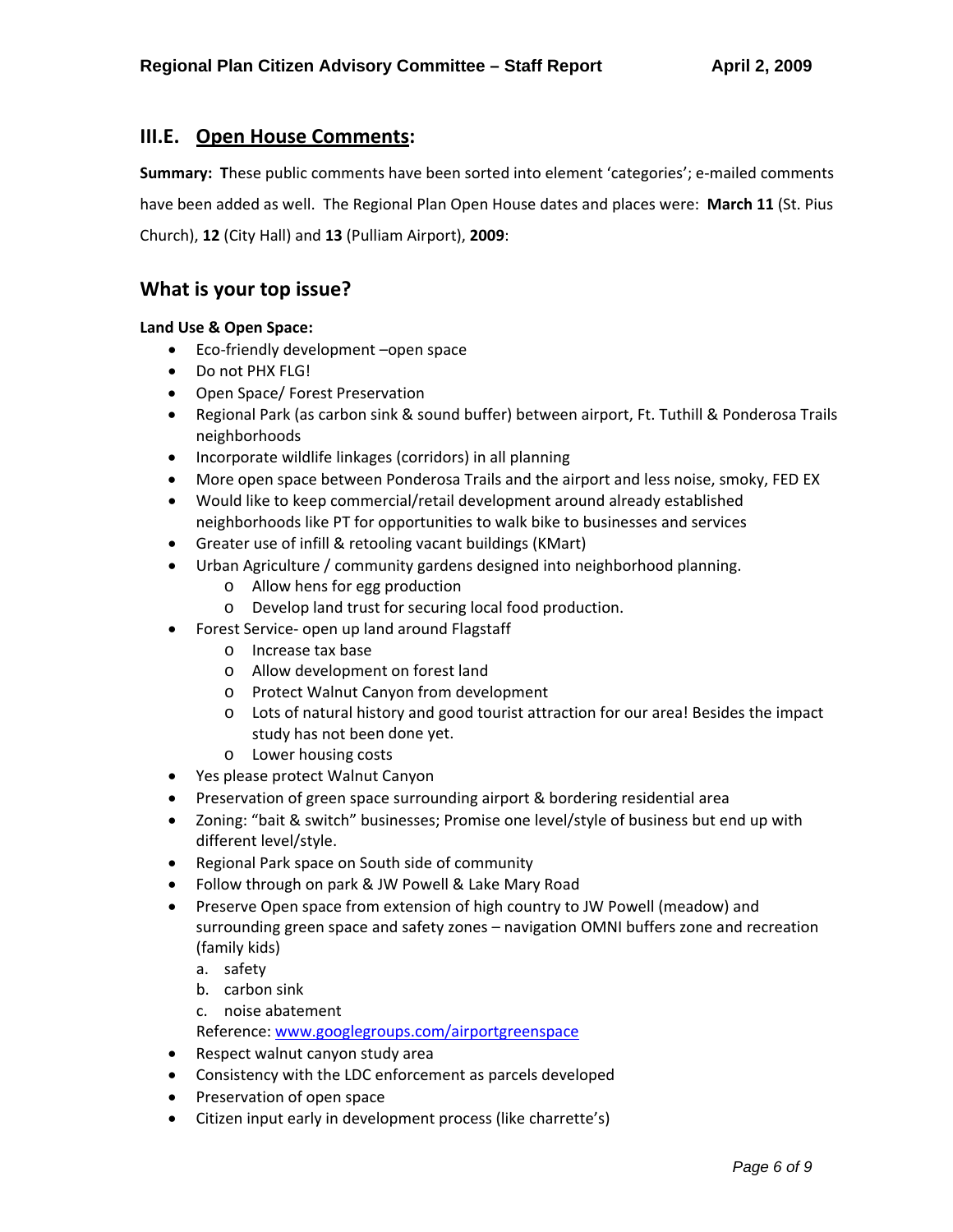#### **Regional Plan Citizen Advisory Committee – Staff Report April 2, 2009**

- Consider rewriting AG zoning for KV, lots to allow limited number of hens for egg production
- Allow urban AG to be incorporated into neighborhood planning
- Incorporate wildlife linkages (corridors) through all levels of planning
- *My only request is/has always been that we strongly encourage any new builder to consider already vacated properties. Is it possible that they could have to prove why an existing location wouldn't work for their plan? We have several abandoned buildings in Flagstaff, if we could somehow utilize this property before building on any new locations, Flagstaff could remain beautiful! Perfect example, the huge, (mostly abandoned) shopping center on 4th Street and 7th Street. Great location for the new Super Wal‐Mart.\**
- *Discourage high density subdivisions in the rural county areas, and absolutely no multi‐ family structures outside of the city limits\**
- *OHV Lands restricted? Most riders are not practicing behaviors that warrant this restriction\**
- *More green space out of traffic earshot\**
- *More parks with dog defecation clean up bags\**

#### **Bicycles & Circulation:**

- Pedestrian & Bicycle Friendly Development (Modeled After Davis, CA)
- Pedestrian access for NAU  $\leftarrow \rightarrow$  Neighborhoods (safe, well lit)
- Traffic bypass for Snowbowl
- More access over / under railroad
- Bike lane on Milton
- Retain equestrian access to trails
- Bus service in P.T. & to airport & more wider bike lanes and multiuse paths
- **•** Bus Service for Kachina Village residences
- PED/ Bike tunnel under RR tracks w/ FLAG
- Safe enjoyable bicycle use in town
- Bicycle safety
- Traffic Planning: "Musical Traffic Lanes" that shift out from under you Congestion @ Butler and Little America due to semi‐trucks pulling across
- Bus Routes: one way routes (e.g. , CCW but no CW ) are not passenger friendly.
- Different Traffic Route from South of town to Cheshire/snowbowl. NOT 180N.
- Road from RT 40E to 89 N through Winona.
- Improved access between east and west Flagstaff, reduce traffic on Milton
- *City transportation should include surrounding areas such as Kachina Village, Mountainaire, and even Munds Park.\**
- *Decrease congestion downtown by implementing plan to create pedestrian/bike/car access under or over train tracks\**
- *Expand all non‐motorized transportation corridors such as the Urban Trail, especially connections to the county areas for bikes and walking\**
- *Recreational trails for equestrians should be allowed and part of the trail system\**
- *Commuter train from Williams or Winslow to Flagstaff so people could work in Flagstaff and have affordable housing\**
- *County bus line\**
- *Educate bicyclists to acknowledge the "Rules of the Road"\**
- *More biking and walking trails\**
- *Go from 30 to 15 minute bus runs\**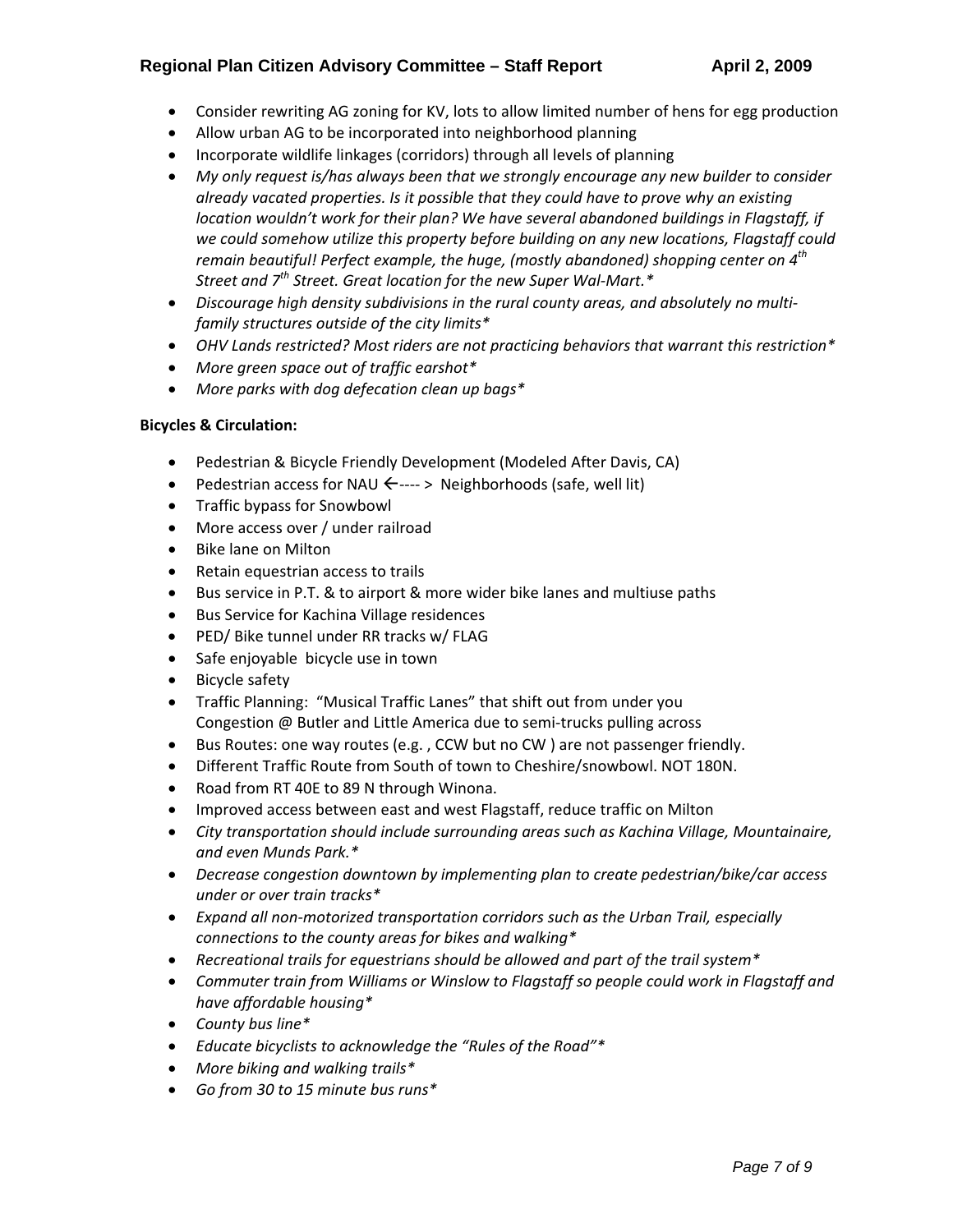#### **Conservation & Water:**

- City county, dark sky‐ friendly, infrastructure and hardscapes
- Long term sustainability through:
	- o rain water harvesting on a larger scale (cisterns)
		- o local food production (community gardens)
		- o no pipelines to feed (run away growth no red gap)
		- o holistic planning (incorporate sustainability plan)
		- o renewable energy (wind/ solar) for house owners and businesses
		- o climate mitigation management measures (carbon tax)
- Encourage neighborhood farmers markets, and raising of animals like chickens.
- Water, how much how long, lets not be stupid.
- Clean environment
- Sustainable & energy efficiency
- Water availability (resources)  $\leftrightarrow$  growth
- Provisions for wind/solar etc. throughout the area
- *Cinders from snow days should be recycled\**
- *Dark Sky enforced to reduce residential light pollution\**
- *Curbside glass recycling\**
- *rain water harvesting, perm culture, food gardens\**
- *brad lancaster's ideas about water harvesting via gabions, swales and other earth works have potential to:\**
	- *provide many jobs in a green workforce*
	- *recharge our wells*
	- *clean our water*
	- *grow our food*
	- *improve our community*
	- *encourage tourism*

#### **Community Character & Social:**

- Political Will
- **•** Front Door For University
- Make sure regional plan's voter's language is clear. Regional plan needs TEETH for enforcement. Regional Plan should be clear that it is not a legally binding document.
- Important! Friday Night art walk, (pedestrian only streets!)
- Encourage more neighborhood art projects
- Make it look pretty
- World peace and harmony

#### **Housing & Economic Development:**

- Affordable housing via smaller lots , smaller homes built to quality, vs McMansion scale ; attractive design that encourages sense of community vs ugly, garage forward designs for storing cars
- Scope it, keep it real affordable
- Bigger budget
- Smart growth balance housing needs with w/ED
- Affordable housing > 200K